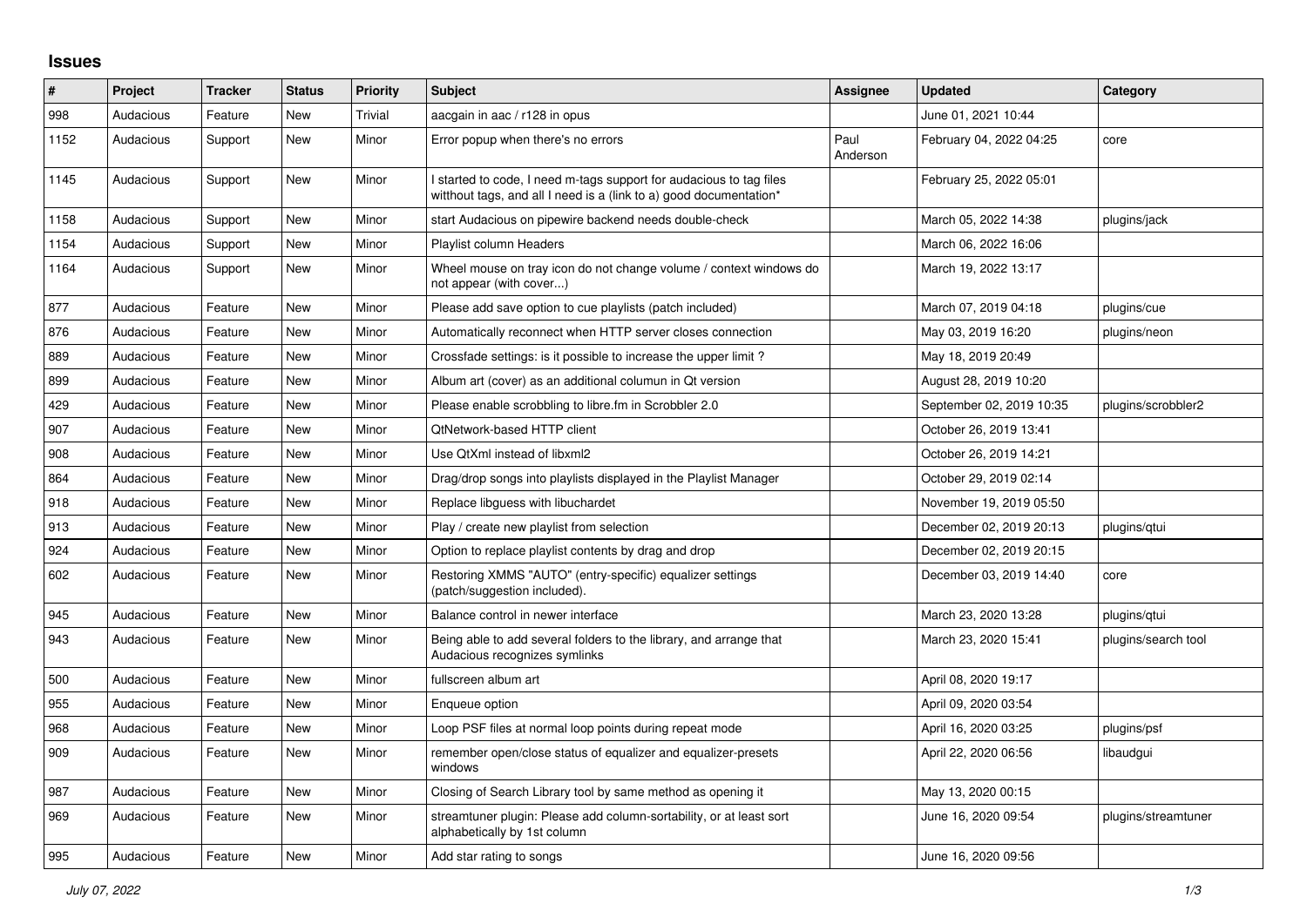| $\vert$ # | Project   | <b>Tracker</b> | <b>Status</b> | <b>Priority</b> | <b>Subject</b>                                                                           | <b>Assignee</b>   | <b>Updated</b>          | Category                 |
|-----------|-----------|----------------|---------------|-----------------|------------------------------------------------------------------------------------------|-------------------|-------------------------|--------------------------|
| 996       | Audacious | Feature        | New           | Minor           | Refine playlists when searching (search all playlists)                                   |                   | June 16, 2020 09:58     |                          |
| 1011      | Audacious | Feature        | <b>New</b>    | Minor           | Visible separator of folders in the playlist                                             |                   | July 18, 2020 16:10     |                          |
| 1013      | Audacious | Feature        | New           | Minor           | Request re Album Art using music file metatag                                            |                   | August 03, 2020 22:48   |                          |
| 1017      | Audacious | Feature        | New           | Minor           | QT Global Hotkeys rework proposal and cross-platform support                             | Domen Mori        | December 07, 2020 04:22 | plugins/hotkey           |
| 1046      | Audacious | Feature        | <b>New</b>    | Minor           | Add all id3v2 frames in the settings of Playlist available columns                       |                   | December 28, 2020 21:14 | plugins/gtkui            |
| 1047      | Audacious | Feature        | New           | Minor           | Stop playing after any chosen track                                                      |                   | December 29, 2020 01:23 |                          |
| 786       | Audacious | Feature        | New           | Minor           | Port global hotkeys plugin to Windows                                                    |                   | January 04, 2021 21:52  | plugins/hotkey           |
| 956       | Audacious | Feature        | New           | Minor           | Stream to chromecast                                                                     |                   | January 11, 2021 01:19  |                          |
| 1058      | Audacious | Feature        | New           | Minor           | Allow changing the language/locale in settings                                           |                   | January 30, 2021 18:11  |                          |
| 1066      | Audacious | Feature        | <b>New</b>    | Minor           | Allow Equalizer window to be resized.                                                    |                   | February 11, 2021 10:05 |                          |
| 1067      | Audacious | Feature        | New           | Minor           | Equalizer adjustments are coarse.                                                        |                   | February 11, 2021 10:09 |                          |
| 51        | Audacious | Feature        | New           | Minor           | Option to inhibit suspend                                                                |                   | February 13, 2021 09:23 |                          |
| 1072      | Audacious | Feature        | New           | Minor           | QT AOSD plugin                                                                           |                   | February 17, 2021 21:18 | plugins/aosd             |
| 1076      | Audacious | Feature        | New           | Minor           | Adjustable background and fonts colors and fonts size in<br>playlist---zoomable playlist | <b>Tom Hammer</b> | March 09, 2021 00:38    | plugins/playlist-manager |
| 1082      | Audacious | Feature        | New           | Minor           | File writer option to pad track numbers with leading zeros                               |                   | March 31, 2021 00:15    | plugins/filewriter       |
| 1071      | Audacious | Feature        | New           | Minor           | Linkage could be improved for packagers.                                                 |                   | March 31, 2021 00:32    |                          |
| 882       | Audacious | Feature        | New           | Minor           | Consider adding vgmstream plugin                                                         |                   | April 07, 2021 00:47    |                          |
| 883       | Audacious | Feature        | New           | Minor           | Consider adding USF plugin                                                               |                   | April 07, 2021 01:00    |                          |
| 1088      | Audacious | Feature        | New           | Minor           | plugin: status icon: ADD option to select tray mouse Middle Click action                 |                   | April 11, 2021 12:05    | plugins/statusicon       |
| 1091      | Audacious | Feature        | New           | Minor           | Built-in lyrics support                                                                  |                   | April 28, 2021 18:24    |                          |
| 1092      | Audacious | Feature        | New           | Minor           | Reread metadata on play option                                                           |                   | April 30, 2021 03:35    |                          |
| 1095      | Audacious | Feature        | <b>New</b>    | Minor           | Ctrl + $Z$ / R to undo / redo changes to playlist                                        |                   | May 07, 2021 18:42      |                          |
| 1099      | Audacious | Feature        | New           | Minor           | Per-track ReplayGain shouldn't be enabled by default                                     |                   | May 09, 2021 13:41      |                          |
| 1096      | Audacious | Feature        | New           | Minor           | Calculate and show selection stats in the status bar                                     |                   | May 10, 2021 03:06      |                          |
| 1098      | Audacious | Feature        | New           | Minor           | Hide empty Services playlist sub-menu                                                    |                   | May 10, 2021 09:25      | libaudgui                |
| 1097      | Audacious | Feature        | New           | Minor           | Replace the volume button with a horizontal scale                                        |                   | May 17, 2021 00:21      |                          |
| 1093      | Audacious | Feature        | New           | Minor           | Make the Song Dialog (Qt) window wider by default                                        |                   | May 17, 2021 15:36      |                          |
| 873       | Audacious | Feature        | New           | Minor           | Optionally make "previous track" restart current track                                   |                   | June 08, 2021 22:55     |                          |
| 1119      | Audacious | Feature        | New           | Minor           | ADD ability to silence internet radio timeout Error dialog popup                         |                   | July 31, 2021 18:36     |                          |
| 1121      | Audacious | Feature        | New           | Minor           | Allow for easy searching through music for data with diacritics                          |                   | August 05, 2021 08:06   |                          |
| 1118      | Audacious | Feature        | New           | Minor           | Clicking on the "File path" column of the playlist does not sort as<br>expected.         |                   | August 27, 2021 22:38   | libaudcore               |
| 1057      | Audacious | Feature        | New           | Minor           | Matroska (mka) chapter support                                                           |                   | August 27, 2021 22:54   |                          |